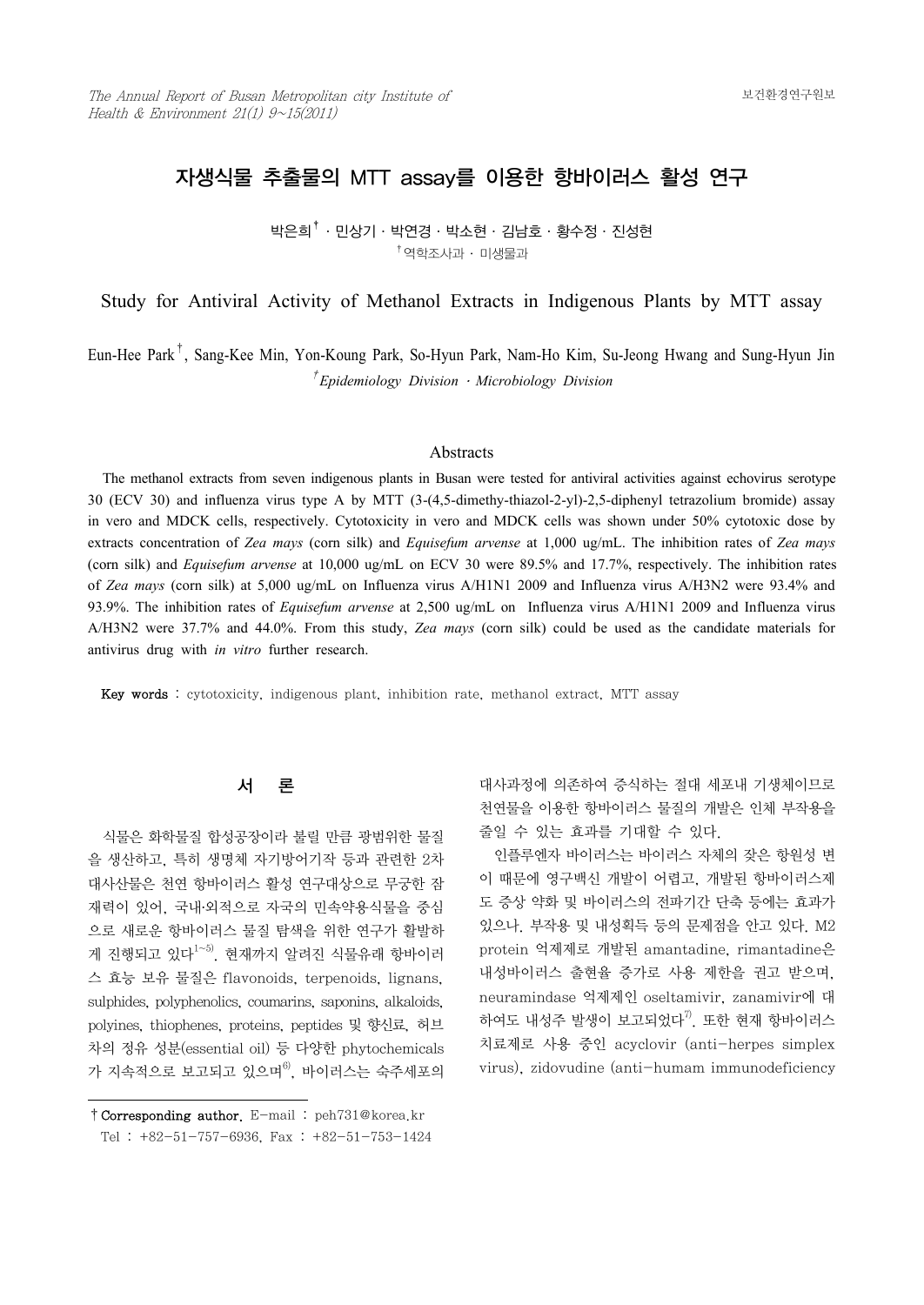virus), ribavirin (anti-respiratory syncytial virus) 등에 대한 내성도 보고되고 있다<sup>8)</sup>. 또한 수족구병, 무균성 수막염 등의 원인바이러스인 엔테로바이러스는 예방백신 이 없고 효과적인 치료제가 개발되지 않아 대증요법으로 치료하고 있으며, 미국 등 선진국에서 사용되는 pleconaril도 부작용의 우려가 높아 생명을 위협하는 임상 증상에 한정하여 사용하고 있다<sup>9)</sup>. 이렇듯 새로운 항바이러 스제 개발의 필요성은 지속적으로 요구되고 있다.

 항바이러스 효능을 탐색하는 in vitro 검색계(screening system)로는 감수성 세포를 이용한 세포병변효과(cytopathic effect, CPE) 억제시험, 바이러스 만성감염 세포시험, 다 핵거대세포 형성저해법, influenza virus, mumps virus 와 같이 혈구응집능이 있는 바이러스의 경우 혈구응집억제 (HI)시험법, serum pharmacological assay<sup>10)</sup>, RIA를 이용한 항원량 검출법, 새로운 분자 마커를 이용한 southern blotting, PCR,  $3-(4.5-\text{dimethylthiazol}-2-\text{yl})-2.5-\text{N}$ diphenyl tetrazolium bromide (MTT) assay<sup>11)</sup> 등이 있다.

 본 연구는 2009년 부산지역 야산 및 생활주변에 자생 하는 야생 잡초류, 수목류 및 민간약초류 125종 134건의 열수추출액을 세포부착 및 세포병변효과(CPE)시험으로 세포독성 및 항바이러스 활성을 검색한 결과 에코 및 인 플루엔자 바이러스에 대해 항바이러스 활성이 확인된 옥 수수수염 등 7종의 자생식물을 대상으로 메탄올로 추출하 여 각 추출물에 대하여 MTT assay를 실시하여 세포독성 및 항바이러스 활성 결과에 대한 재현성과 이들 시험에 대한 정량화 및 수치화하여 과학적인 데이터를 보완하여 항바이러스제 신물질 개발을 위한 기초 자료로 제시하고 자 하였다.

## 재료 및 방법

#### 실험재료

 본 실험에 사용된 식물은 2009년 부산지역 야산 및 생 활주변에 흔히 자생하는 야생 잡초류, 수목류 및 민간약 초류 등의 열수추출액 134건을 대상으로 에코바이러스와 인플루엔자바이러스에 대해 세포부착과 세포병변시험으 로 세포독성 및 항바이러스 활성이 확인된 7종의 식물 중 쇠뜨기(지상부), 아카시아(꽃), 철쭉(꽃), 소루쟁이(지상 부), 쪽(지상부) 및 무궁화(충영) 6종은 금련산 주변에서 채집하였으며, 옥수수수염은 시장에서 건조된 것을 구입 하여 사용하였다.

#### 시료의 조제

 생체로 채집된 식물은 물로 세척한 후 세절하여 건조기 에서 3일 이상 건조하여 각각의 시료 30g 당 메탄올 (Merck, HPLC용) 300 mL를 넣고 실온에서 8시간 교반 추출하였다. 추출액은 36℃에서 감압 농축하고, 농축 잔 여물은 최종 동결 건조하였다. 시료용액의 조제는 동결 건조된 시료를 20,000 ug/mL가 되도록 멸균증류수에 녹여 무균적으로 pore size 0.22um 멸균 필터를 통과시 켜 조제하였으며, 조제된 시료는 실험에 사용할 때까지 4℃에서 냉장보관 하였다.

## 바이러스 배양

 각 추출물의 항바이러스 활성을 측정하기 위해 사용된 바이러스는 우리나라에서 매년 유행율이 높은 echovirus serotype 30 (ECV 30)과 2009년 세계적 대유행주인 Influenza A/Califonia/7/2009 (H1N1) 와 Influenza A/Brisbane/10/2007 (H3N2)을 사용하였다. ECV 30은 고려대학교 병원성바이러스은행(http://www.kbpv.co.kr) 으로부터, 인플루엔자바이러스는 질병관리본부로부터 분 양 받았으며, African green monkey kidney (vero) 세 포와 Madin-Darby canine kidney (MDCK) 세포는 질 병관리본부로부터 분양받아 사용하였다.

 Vero 세포는 5% fetal bovine serum (FBS)과 penicillin / streptomycin을 첨가한 Dulbecco's modified Eagle's medium (DMEM)을 이용하여 유지 계대하였으 MDCK 세포의 유지 배양용 배지는 10% FBS (GIBCO BRL, USA)와 penicillin / streptomycine / nystatine을 각각 1% 포함하는 minimum essential medium (MEM, GIBCO BRL, USA)을 사용하였으며, 접종용 배지는 vitamin solution, D-glucose, trypsin을 함유한 serum-free MEM을 사용하였다.

#### 세포독성 시험

 추출물에 대한 세포독성은 MTT assay로 시험하였으 며, 기존에 상품화되어 있는 MTT cell viability assay kit (Biotium, Inc. USA)를 사용하였다. 96 well plate에 well당 세포(MDCK:  $3.6\times10^4$  cells, vero:  $4.3\times10^4$ cells)를 접종하여 5% CO2, 37℃에서 24시간 배양하여 세포단층을 얻은 후, phosphate buffered saline (PBS) 으로 1회 세척하고, 배양액 100 uL와 세포접종용 배지로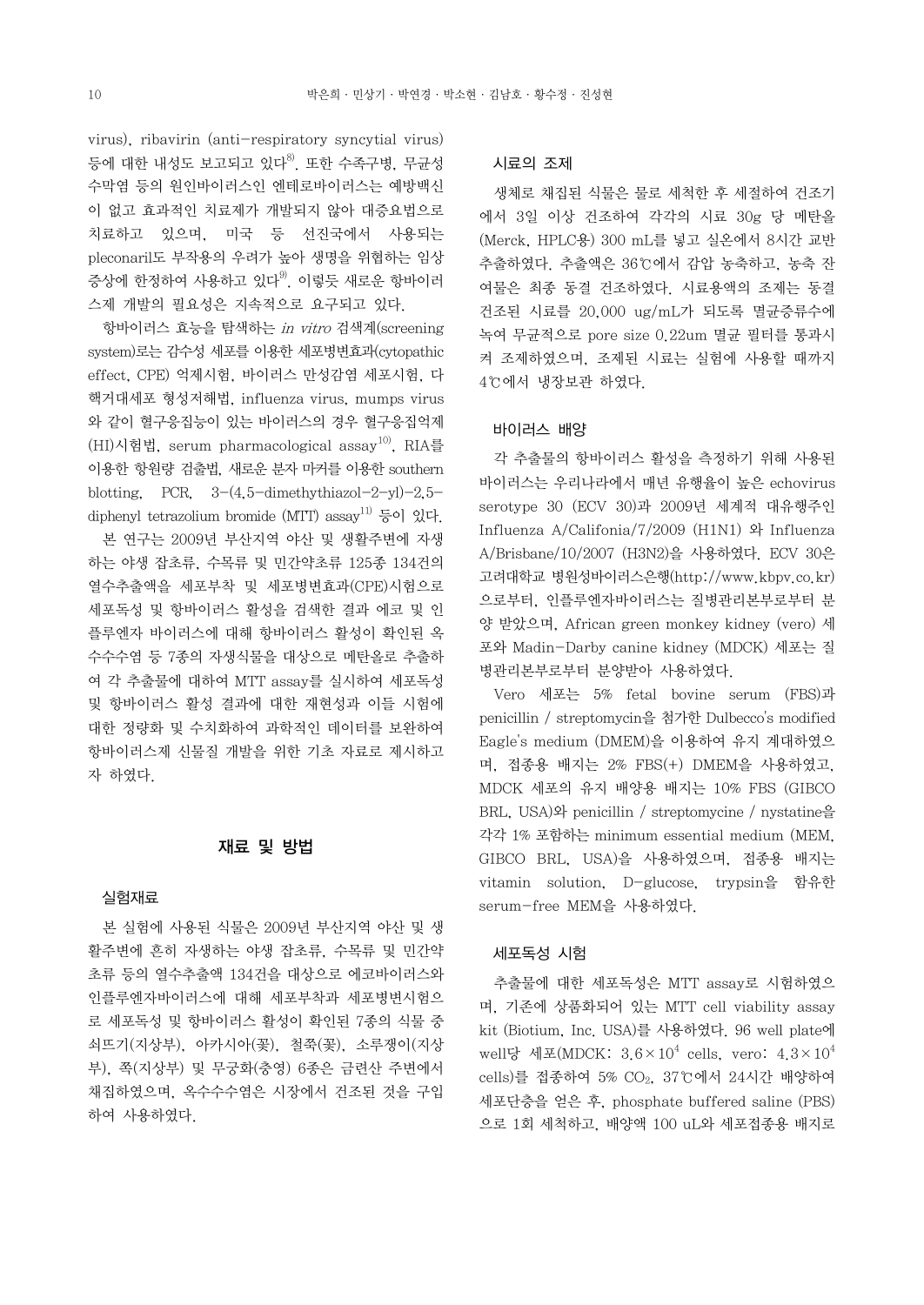희석한 추출물 1,000 ug/mL를 100 uL/well씩 접종하여 5% CO2, 37℃ 배양기에서 48시간 배양하였다. 세포 병변 도를 확인한 후 배양액 100 uL씩을 제거한 후, MTT 용액 10 uL씩을 각 well에 가하여 5% CO2, 37℃ 배양기에서 4시간 동안 정치하였다. MTT 용액을 완전히 제거하여 배 양 plate를 건조한 후 200 uL dimethyl sulfoxide (DMSO, Sigma-Aldrich, USA)로 세포 내에 형성된 formazan 결정체를 용해하여 ELISA plate reader (BioTec Ex800, USA)로 570 nm에서 흡광도를 측정하였 다. 세포독성비율은 정상세포와 식물추출물을 처리한 군의 비율로 식(1)에 따라 계산하였다.

## 바이러스 증식 억제능 분석

 에코바이러스와 인플루엔자바이러스에 대한 각 추출물 의 바이러스 증식 억제능은 vero 세포와 MDCK 세포를 세포독성시험 때와 같은 조건으로 배양한 후, 기존의 배 양액을 제거하고 각 추출물을 농도(100, 250, 500, 1,000, 5,000, 10,000 ug/mL)별로 100 uL/well 씩 접 종하였다.

에코 및 인플루엔자 바이러스는 75  $\rm cm^2$  tissue culture  $\qquad$   $\rm ($ . flask (Corning, USA)에서 배양하여 CPE가 일어나 부착 된 세포들이 떨어지면 freezing-thawing을 2번 반복한 후, 1,500×g에서 5분간 원심분리 하였다. Cell debris는 제거하고 바이러스를 함유하고 있는 상등액을 cryogenic vial (Nalgene, USA)에 소분 후 -80℃에 보관 사용하였 다. 접종용 바이러스의 감염역가는 Reed-Muench method<sup>12)</sup>를 이용하여 50% tissue culture infective dose (TCID<sub>50</sub>)를 산정하여, 에코바이러스는 TCID<sub>50</sub>  $(3.6\times10^7/\mathrm{mL})$ 를 인플루엔자바이러스는 100 TCID50  $(A/H1N1 \t 2009 \t : \t 3.1 \times 10^4/mL$  $A/H3N2$ :  $4.3\times10^4/\mathrm{mL}$ ) 100 uL/well 씩을 접종하여 5% CO $_2$ , 3  $\qquad$  었디 7℃ 배양기에서 48시간 배양하였으며, 세포독성시험과 동 일한 MTT assay로 각 바이러스에 대한 증식 억제능 분석 을 실시하였다.

 각 처리군은 바이러스를 처리하지 않은 정상세포 군의 흡광도(A), 식물추출물만 처리한 군의 흡광도(B), 바이러 스만을 처리한 군의 흡광도(C), 바이러스와 식물추출물을 같이 처리한 군의 흡광도(D)를 기준으로, 각각 식물추출 물의 세포독성비율과 식물추출의 바이러스 증식억제 비율  $^{13)}$ 을 계산하였다.

식(1) 
$$
\text{세포독성는}(\%) \quad \frac{A - B}{A} \times 100
$$

 각 식물 추출믈의 바이러스 증식 억제능은 다음 식(2) 에 따라 구하였다.

식(2) 바이러스 중식 악제는(%) 
$$
\frac{D - C}{B - C}
$$
 100

## 결과 및 고찰

#### 세포독성 시험

 2009년 부산지역 야산 및 생활주변에 자생하는 야생식 물 125종 134건의 열수추출액에 대한 세포부착 및 세포 병변효과시험으로 바이러스 억제능이 확인된 옥수수수염  $[Zea$  mays (corn silk)], 쇠뜨기(Equisefum arvense, 지상부), 아카시아(Robinia pseudoacacia, 꽃), 철쭉 (Rhododendron schlippenbachii, 꽃), 소루쟁이 (Rumex crispus, 지상부), 쪽(Persicaria tinctoria, 지 상부) 및 무궁화(Hibiscus syriacus, 충영) 7종의 메탄올 추출물에 대하여 MTT assay로 1,000 ug/mL 농도에서 세포독성을 확인하였다.

 Vero 세포에 대해서는 옥수수수염 48.6%, 쇠뜨기 19.6%였으며, 무궁화 충영, 쪽, 철쭉, 아카시아 및 소루 쟁이 추출물의 세포독성은 각각 59.4%, 75.9%, 84.5%, 95.4% 및 96.1%였다(표 1). MDCK 세포에 대해서는 옥 수수수염 14.3%, 쇠뜨기 5.8% 및 무궁화(충영) 49.9%로 나타났으며, 쪽, 철쭉, 아카시아 및 소루쟁이 추출물은 86.3%, 94.8%, 94.9% 및 70.7%의 세포독성을 나타내 었다(표 1). 바이러스 억제능 분석에는 1,000 ug/mL 농 도에서 vero 및 MDCK 세포에 대해 50% cytotoxic dose (CD<sub>50</sub>) 미만으로 확인된 옥수수수염 및 쇠뜨기 추출 물에 대해 농도별로 세포독성 및 바이러스 증식 억제능을 분석하였다.

각 식물 추출물의 세포독성비는 다음 식(1)에 따랐으며, 함자의 육안에 의존하는 주관적 판정에 기인하는 것으로, 열수추출액을 사용하여 세포 독성을 나타내지 않는 최 대 희석배수(MNTD) 농도에서 세포부착성으로 확인한 세 포독성시험에 대한 2009년의 연구결과(Table 1)와 비교 해 볼 때 다소 차이가 있었다. 이는 사용한 추출액의 농도 가 정량화되지 못하고, 부착된 세포량의 유무 판별이 실 세포배양 후 현미경적 검경에 의한 세포부착 정도로는 세 포독성 정도 판정이 어렵다고 사료된다.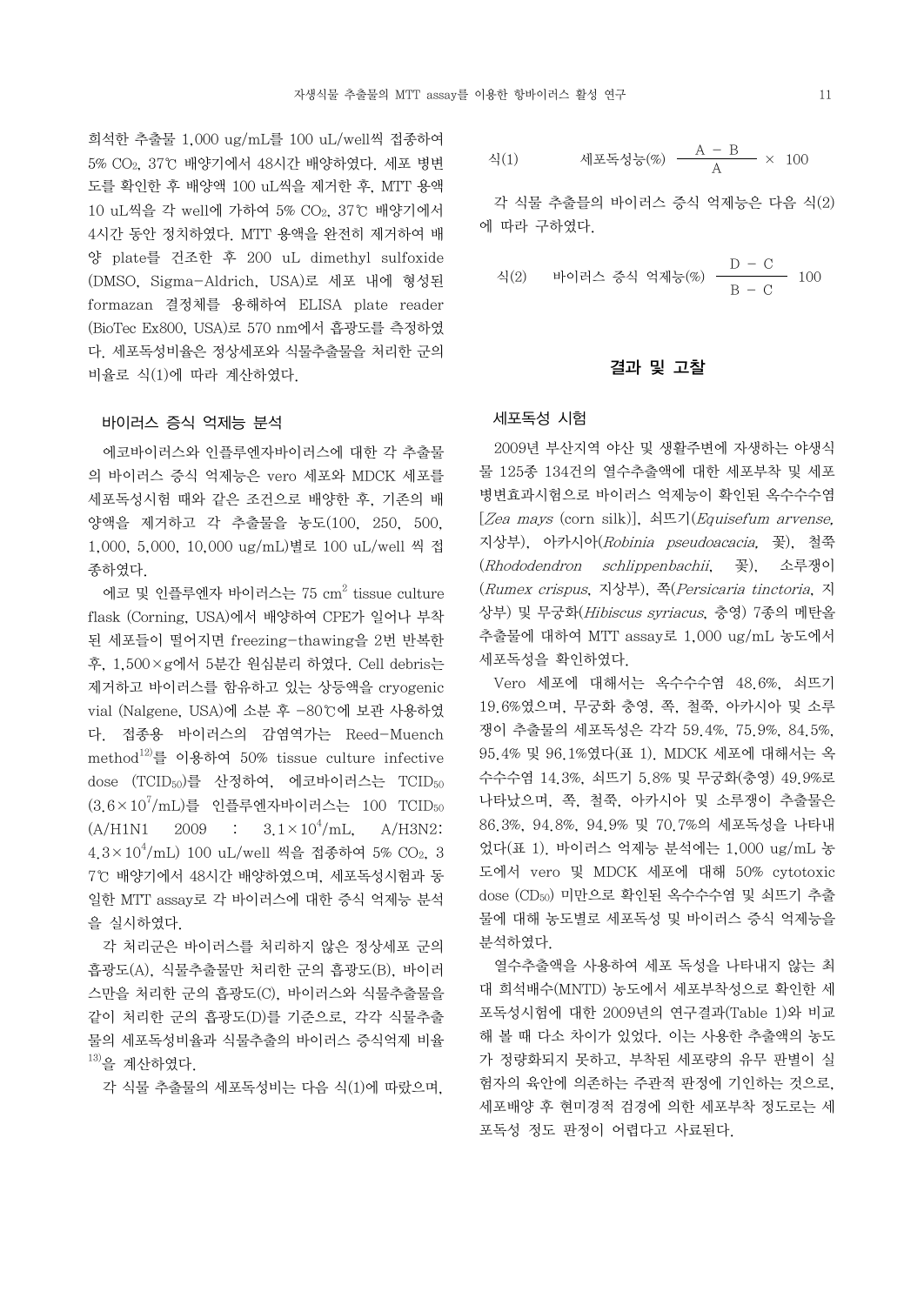|  | e 1. Cytotoxicity result |  |
|--|--------------------------|--|

| Botanical name                         | MTT $assay^{a}(\%)$ |           | Cell attachment test <sup>0</sup> |                              |
|----------------------------------------|---------------------|-----------|-----------------------------------|------------------------------|
|                                        | Vero cell           | MDCK cell | Vero cell                         | MDCK cell                    |
| <i>Equisefum arvense</i> (aerial part) | 19.6                | 5.8       | $+1$                              | $+4$                         |
| <i>Hibiscus syriacus</i> (plant gall)  | 59.4                | 49.9      | $+1$                              | $+1$                         |
| Persicaria tinctoria (aerial part)     | 75.9                | 86.3      | $+1$                              | $+4$                         |
| Rhododendron schlippenbachii (flower)  | 84.5                | 94.8      | $+1$                              | $+2$                         |
| Robinia pseudoacacia (flower)          | 95.4                | 94.9      | $+1$                              | $+1$                         |
| <i>Rumex crispus</i> (aerial part)     | 96.1                | 70.7      | $+4$                              | $+1$                         |
| Zea mays (corn silk)                   | 48.6                | 14.3      |                                   | $+$ $\overline{\phantom{a}}$ |

Table 1. Cytotoxicity results by methanol and aqueous extracts of indigenous plants against vero and MDCK cells

<sup>a)</sup>MTT assay; Cytotoxicity(%) of methanol extracts concentration at 1,000 ug/ml)<br><sup>b)</sup>Cell attachment test; Cytotoxicity score of 2-fold dilution factor for aqueous extracts showing (-) cytotoxicity at the maximum non-toxic dose (MNTD)

| Extracts         | Zea mays (corn silk) |                        | Equisefum arvense |                        |  |
|------------------|----------------------|------------------------|-------------------|------------------------|--|
| conc.<br>(ug/ml) | $Cytotoxicity(\%)$   | Inhibition rate $(\%)$ | Cytotoxicity      | Inhibition rate $(\%)$ |  |
| 100              | 15.6                 | 2.9                    | 9.1               | 2.2                    |  |
| 500              | 44.9                 | 33.8                   | 11.6              | 2.3                    |  |
| 1,000            | 48.6                 | 42.1                   | 19.6              |                        |  |
| 2,500            | 46.8                 | 63.2                   | 21.5              |                        |  |
| 5,000            | 49.7                 | 63.9                   | 34.7              | 2.2                    |  |
| 10,000           | 48.9                 | 89.5                   | 51.4              | 17.9                   |  |

Table 2. Cytotoxicity and Inhibition rates of methanol extracts on ECV 30 in vero cells by MTT assay

- : non inhibitory effect

 따라서 다수의 시료를 대상으로 세포독성 유무를 판별 하기에는 MTT assay가 시간과 경비가 적게 들고 실험 방법이 비교적 간편하며, 살아있는 세포 내에 형성된 fomazan의 흡광도 측정으로 세포독성 유무의 객관적 판 정이 가능하므로 대량의 항바이러스 활성 물질 검색에는 MTT assay가 적합하다고 사료된다.

## Echo virus 30에 대한 억제능 분석

Vero 세포에 대해 각 추출물의 농도별(100, 500, 1,000, 5,000, 10,000 ug/mL) 세포독성은 옥수수수염 추출물은 100 ug/mL에서 15.6%와 500, 1,000, 5,000 및 10,000 ug/mL에서 44.9%, 48.6%, 46.8%, 49.7% 및 48.9%를 확인되었으며, 1,000~10,000 ug/mL에서도 13% ~ 나타내었으며, 쇠뜨기 추출물은 시험한 각 농도에서 9.1%, 11.6%, 19.6%, 21.5%, 34.7% 및 51.4%의 세포독성을 나타내어 추출물 농도의 증가에 따라 세포독성도 높았으며,<br>100~5,000 ug/mL에서는 쇠뜨기 추출물이 옥수수수염 추 출물보다 vero 세포에 대한 독성이 낮았다(표 2).

 바이러스증식 억제능은 옥수수수염 추출물은 2,500 ug/mL 와 5.000 ug/mL에서 63%의 억제능을, 10,000 ug/mL에서는 89.5%로 가장 높은 바이러스증식 억제능을 나타내었으며, 쇠뜨기 추출물은 100~5,000 ug/mL에서 거의 항바이러스 활성이 나타나지 않았고, 10,000 ug/mL 에서 17.9%의 바이러스증식 억제능이 확인되어(표 2), 에 코바이러스 증식 억제능은 옥수수수염 추출물이 쇠뜨기 추 출물보다 우수하였다.

## Influenza virus type A에 대한 억제능 분석

 MDCK 세포에 대해 각 추출물의 농도별(250, 500, 1,000, 5,000, 10,000 ug/mL) 세포독성은 옥수수수염 추출물은 250~500 ug/mL에서 7% 미만의 세포독성이 32,8%의 세포독성이 확인되어 vero 세포보다는 세포독 성 정도가 낮았고, 쇠뜨기 추출물은 250~5,000 ug/mL 에서는 8.2%~14.6%의 세포독성을, 10,000 ug/mL에 서는 30%의 세포독성을 나타내어 MDCK세포에 대한 세 포독성 정도는 옥수수수염 추출물과 비슷하였다(표 3).

 바이러스증식 억제능은 옥수수수염 추출물의 경우 인 플루엔자 A/H1N1 2009에는 1,000 ug/mL 이하에서는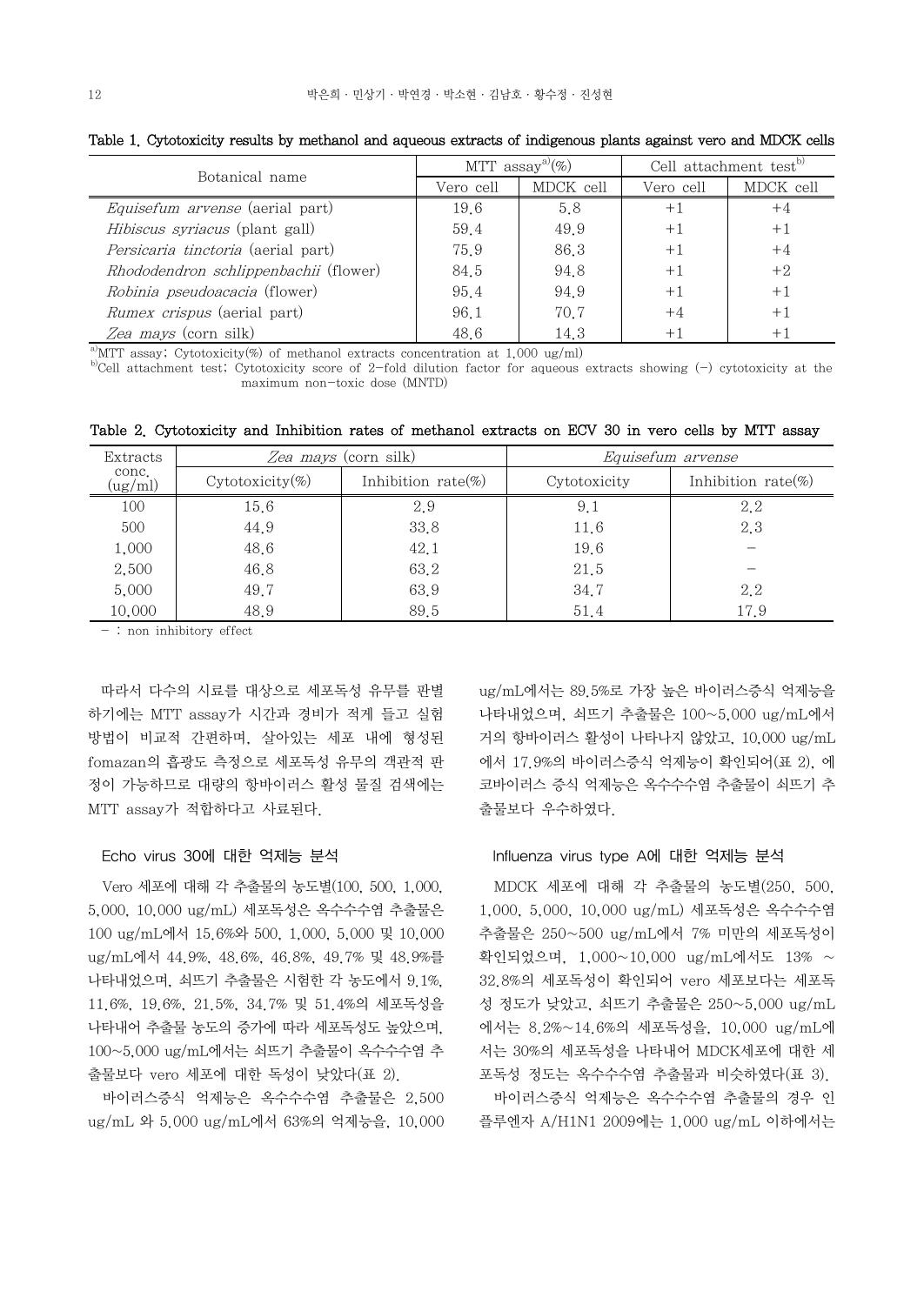|                   | $Cytotoxicity(\%)$ |                      | Inhibition rate $(\%)$         |                      |                           |                      |
|-------------------|--------------------|----------------------|--------------------------------|----------------------|---------------------------|----------------------|
| Extracts<br>conc. | Zea mays           | Equisefum<br>arvense | Influenza virus<br>A/H1N1 2009 |                      | Influenza virus<br>A/H3N2 |                      |
| (ug/mL)           | (corn silk)        |                      | Zea mays<br>(corn silk)        | Equisefum<br>arvense | Zea mays<br>(corn silk)   | Equisefum<br>arvense |
| 250               | 4.7                | 8.2                  |                                | 11.3                 |                           | 16.6                 |
| 500               | 6.9                | 7.7                  |                                | 25.3                 |                           | 40.3                 |
| 1,000             | 14.3               | 5.8                  | 2.0                            | 37.3                 | 22.7                      | 32.7                 |
| 2,500             | 17.1               | 11.8                 | 29.2                           | 37.7                 | 82.3                      | 44.0                 |
| 5,000             | 21.0               | 14.6                 | 93.4                           | 19.3                 | 93.9                      |                      |
| 10,000            | 32.8               | 30,0                 |                                |                      |                           |                      |

Table 3. Cytotoxicity and Inhibition rates of methanol extracts of Zea mays (corn silk) and Equisefum arvense on Influenza virus type A in MDCK cells by MTT assay

- : non inhibitory effect

바이러스 억제능이 거의 확인되지 않았으며, 5,000 ug/mL에서 93.4%의 바이러스 억제능이 확인되었다. 인 플루엔자 A/H3N2에 대해서는 250~500 ug/mL에서는 바이러스 억제능이 확인되지 않았으나, 2,500 ug/mL과 5,000 ug/mL에서 각각 82.3%와 93.9%의 바이러스증 식 억제능이 확인되어 A/H1N1 2009보다 다소 낮은 농 도에서 바이러스 억제능이 확인되었다(표 3). 쇠뜨기 추 출물은 2,500 ug/mL에서 인플루엔자 A/H1N1 2009는 37.7%와 인플루엔자 A/H3N2는 44.0%로 최고의 억제 능이 확인되어, 인플루엔자 바이러스증식 억제능도 옥수 수수염 추출물이 쇠뜨기 추출물보다 우수하였다(표 3).

 식물추출물의 인플루엔자바이러스에 대한 항바이러스 효과에 관한 이전 연구보고와 비교해 볼 때 Park 등<sup>14)</sup>은 하고 † 모과와 생강의 열수추출물 농도 390 ug/mL 와 195 mg/mL에서 인플루엔자바이러스 A형에 대하여 강하게 항바이러스 효과가 있다고 보고하였고, Mariam 등<sup>8)</sup>은 인이 실 에티오피아 약용식물 Euclea schimperi (Ebenaceae, 감나무과) 추출물이 6.22 ug/mL에서 influenza virus type A에 대해 억제능이 있다고 보고하여, 본 연구의 옥 수수수염 추출물이 5,000 ug/mL에서 높은 항바이러스 효과가 나타난 것과 달리 낮은 추출물 농도에서 항인플루 엔자바이러스 효과가 확인되었다.

 Rym 등 15)은 잔나비걸상버섯 수용성 물질이 104 ug/mL 에서 vesicular stomatitis virus (VSV)에 대한 항바이러 스 효과가 가장 높았다고 보고하였고, Kwon 등<sup>13)</sup>은 전통 구강 경로를<br>약용식물 중 초피나무, 구지뽕나무, 누리장나무의 열수추 서 감기, *<* 출물 1,000 ug/mL에서 돼지위장염바이러스(TGEV)에 90% 이상의 바이러스 억제효과를, 초피나무, 조각자나무,

마황의 열수추출물은 돼지유행성 설사바이러스(PEDV)에 대하여 50% 이상의 항바이러스 효과를 나타낸다고 보고하 였다. 또한 herpes simplex virus (HSV)에 대한 항바이 러스 효과를 탐색한 결과, Lee 등 16)은 flavonoid 화합물 중 naringenin이 7.6 ug/mL에서 항 HSV-1, hesperetin 이 22.2 ug/mL에서 항 HSV-2에 대한 항바이러스 효과 가 있다고 보고하였고, Lee 등<sup>17)</sup>은 알로에(*Aloe arborescens*) 추출물이 HSV-1, measles virus, hantaan virus, VSV에 대하여 항바이러스 효과가 있다고 보고하여, 성병 및 피부 병변을 유발하는 HSV-1, 2에 대한 항바이러스 효과 보유 식물 검색 연구는 많이 보고되고 있다.

 이전의 많은 항바이러스 효능 검색 연구 보고에도 불구 하고 항바이러스치료제로서 상품화에 성공한 예는 많지 않다. 이는 in vitro에서 세포배양을 이용한 항바이러스 효능 검색 시험이 숙주세포의 다양성과 세포배양 환경요 인이 실험실마다 다르고, in vivo 임상 실험에서 세포내 절대기생체인 바이러스의 유전적 변이, 표적 숙주세포와 의 안전성 평가 등의 요인으로 인하여 결과에 차이가 있 기 때문이라 사료된다. 이는 in vitro의 세포배양에서 항 바이러스 효과를 나타내는 유효성분이 추출물의 농도, 추 출방법 등에 따라 in vivo에서는 활성이 나타타지 않을 수 있다는 보고18)에서 찾아볼 수 있다.

 엔테로바이러스는 분변에 의해 오염된 강, 양식장 등 물 환경에서 오랫동안 감염력 입자로 존재하며<sup>19)</sup>, 분변-구강 경로를 통하여 사람에게 전파20)되어, 무증상 감염에 서 감기, 수족구병 등 다양한 증상을 나타내지만 치료제 가 없어 대증요법으로 치료하고 있는 실정이다. 이에 본 연구에서 옥수수수염 메탄올 추출물이 10,000 ug/mL에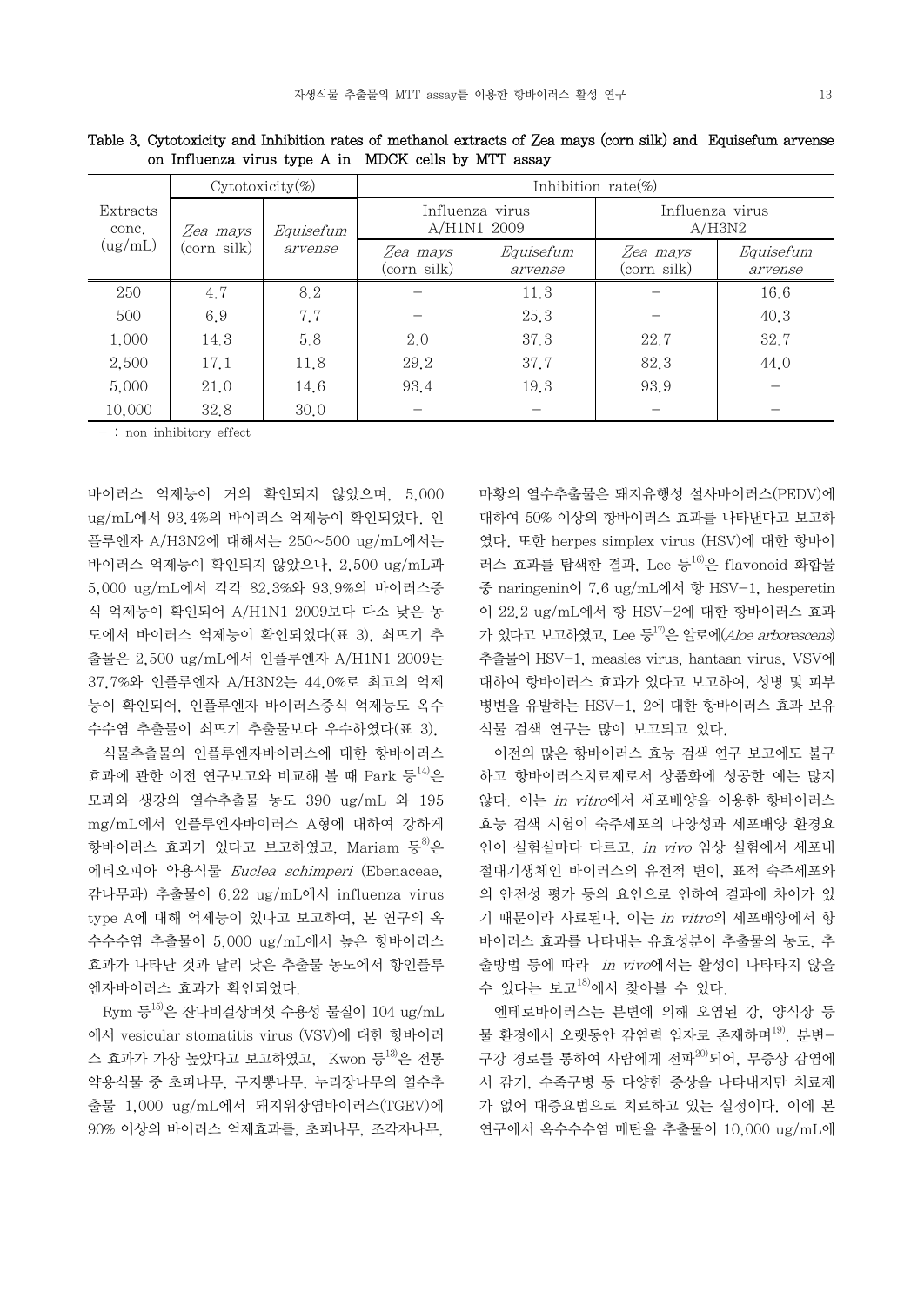서 vero 세포에 대해 세포독성은 48.9%이었지만, 항 ECV30 바이러스에 대한 효과가 89.5%로 비교적 높게 나 타나 항 엔테로바이러스 치료제 개발을 위한 후보물질로 서의 연구 가치가 있다고 사료된다.

또한 Snook 등<sup>21)</sup>은 옥수수수염에 maysin이라는 항생 S. M. l 물질이 corn earthworm의 생육을 억제한다고 보고하였 고, 본 연구에서도 옥수수수염의 메탄올 추출물이 인플루 엔자 바이러스 A형에 대한 항바이러스 효과를 나타내어,<br>향후 옥수수수염 메탄올 추출물의 에코 및 인플루엔자바 이러스 증식 억제능을 나타내는 유효성분 물질 정제 및 항바이러스 활성성분의 바이러스에 대한 작용 기작 규명 과 이들 물질의 다른 바이러스에 대한 활성 시험 등이 수 행되어야 할 것으로 사료된다.

# 요 약

 부산지역의 자생식물 7종의 메탄올 추출물로부터 MTT assay로 vero 및 MDCK 세포를 사용하여 에코바이러스 와 인플루엔자바이러스에 대한 세포독성 및 항바이러스 효능을 검색하였다. 7종의 자생식물 메탄올 추출물 1,000 ug/mL 농도에서 옥수수수염 및 쇠뜨기 추출물이 50% cytotoxic dose 미만의 세포독성을 나타내었다. 항 바이러스 효과는 에코바이러스에 대해서 각각의 추출물 농도 10,000 ug/mL에서 옥수수수염은 89.5%, 쇠뜨기 는 17.9%의 바이러스증식 억제능이 확인되었다. 인플루 엔자바이러스에 대해서는 옥수수수염 추출물이 5,000 ug/mL에서 인플루엔자 A/H1N1(2009)에 93.4%, 인플 루엔자 A/H3N2에 93.9% 바이러스 억제능을 나타내었 으며, 쇠뜨기 추출물은 2,500 ug/mL에서 인플루엔자 A/H1N1(2009)에 37.7%, 인플루엔자 A/H3N2에 44.0%의 바이러스 억제능을 나타내었다.

## 참고문헌

- 1. Yoon, J. C., J. J. Cho, S. M. Yoo, and Y. M. Ha., Antiviral activity of ascorbic acid against herpes simplex virus. J. Korean Soc. Microbiol. 35, pp.  $1 \sim 8(2000)$ .
- 2. Kim, H. K., E. J. Kang, B. J. Kang, K. J. Park, and B. S. Ko., Isolation of anti-herpes simplex

virus type 1 component from Thujae orintalis semen. Kor. J. Pharmacogn. 29. pp.  $277 \sim 282$ (1998).

- 3. McCutcheon, A. R., T. E. Roberts, E. Gibbons, S. M. Ellis, L. A. Babiuk, R. E. W. Hancock, and G. H. N. Towers., Antiviral screening of British Columbian medicinal plants. Journal of Ethnopharmacology 49, pp.  $101 \sim 110(1995)$ .
- 4. Goncalves, J. L. S., R. C. Lopes, D. B. Oliveira, S. S. Costa, M. M. F. S. Miranda, M.T. V. Romanos, N. S. O. Santos, and M. D. Wigg., In vitro anti-rotavirus activity of some medicinal plants used in Brazil against diarrhea. Journal of Ethnopharmacology 99, pp.  $403 \sim 407(2005)$ .
- 5. Paredes. A., M. Hasegawa, F. Prieto, J. Mendez, M. Rodriguez, and M. R. ortega., Biological activity of Guatteria cardoniana fractions. Journal of Ethnopharmacology 78, pp.  $129~132$ (2001).
- 6. Biological research information center. http://bric.postech.ac.kr/webzine.
- 7. Kim, K. A., J. Y. Lee, W. K. Kim, Y. Kim, Y. K. Park, and C. Kang., Amantadine and zanamivir resistance of Influenza A/H3N2 viruses isolated in Korea, 2002/03~2003/04. Journal of Bacteriology and Virology. 38, pp.127~137(2008).
- 8. Mariam, T. G., R. Neubert, P. C. Schmidt, P. Wutzler, and M. Schmidtke., Antiviral activities of some Ethiopian medicinal plants used for the treatment of dermatological disorders. Journal of Ethnopharmacology 104, pp.  $182 \sim 187(2006)$ .
- 9. 질병관리본부. 감염병실험실진단 질환별시험법Ⅱ. pp. pp.650-651(2005).
- 10. Kurokawa, M., H. Ohyama, T. Hozumi, T. Namba, M. Nakano, and K. Shiraki., Assay for antiviral activity of herbal extracts using their absorbed sera. Chem. pharm. Bull. 44, pp.1270~1272(1996).
- 11. Lee, J. S., J. G. Nam, H. R. Lee, Y. J. Lee and Y. O. Shin, Evaluation of anti- human immunodeficiency virus compounds by MYY  $[3-(4,5-dimethylthiazol-2-yl)-2,5-diphenyl]$